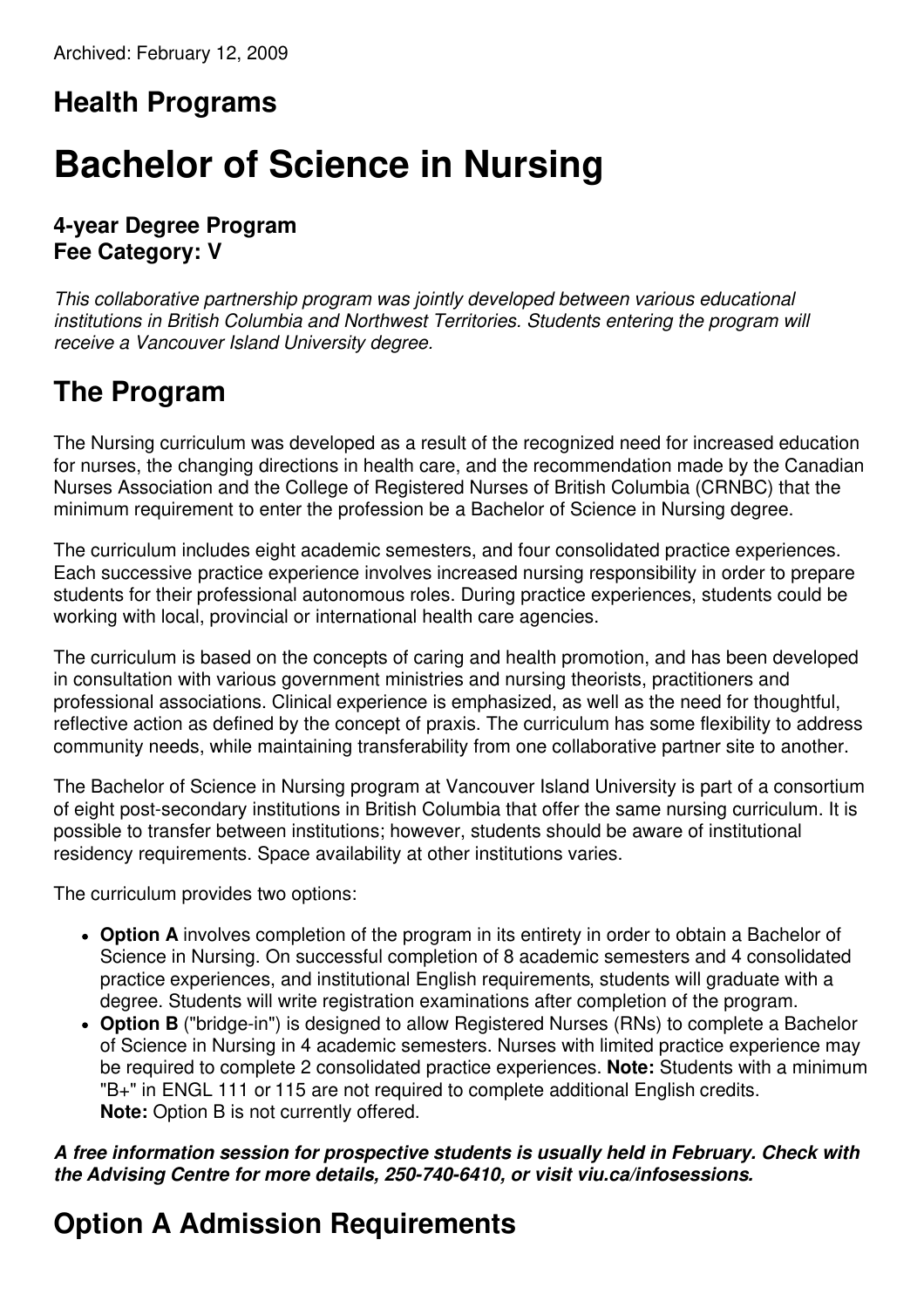- General admission requirements apply.
- Min. C+ in Chemistry 11, Principles of Math 11, Biology 12 and English 12, orequivalents.
- Submission of a satisfactory BSc Nursing Personal Profile form.
- Admission rankings are determined by a combination of GPA and Personal Profile scores.

## **Option B Admission Requirements**

**Note:** Option B is not currently offered.

- Transcript from Diploma School of Nursing and from other educational institutions attended.
- Verification of nursing registration status from CRNBC.
- Two references (forms available upon request).

#### **Notes on Admission - Options A and B**

**Note:** *The following documents are required for the first day of classes.*

- Completed Health History Form
- Completed Immunization Requirements Form
- Proof of C.P.R. level "C" training.
- Proof of W.H.M.I.S. Training *(effective January 2007) Prior Learning Assessment credit may be available for courses in this program. Contact the Chair, Bachelor of Science in Nursing program, 250-740-6260.*

#### **Note on Progression, Options A and B**

• Students are required to maintain a 65% average in all courses with no grade lower than 60%.

## **Start Date and Application Deadline**

**Option A:** The program starts in September of each year, and applications will be accepted from November 15 of the previous year to February 28 of the entering year.

**Options B:** The Option B program is not currently offered.

For detailed information about admission and selection criteria, please contact the Advising Centre 250-740-6410.

**Apply for Admission Online or Print Application Form**

## **Special Expenses**

Books will cost approximately \$1,000 for the first 2 years; then approximately \$500-\$700 in years 3 and 4. Other expenses include uniforms (\$150-\$200) and shoes (\$100). Travel expenses for clinical experience will vary.

*All fees are subject to change without prior notice.*

## **Program Outline**

Option A Program Matrix : prior to September 2007

Option A Program Matrix : effective September 2007